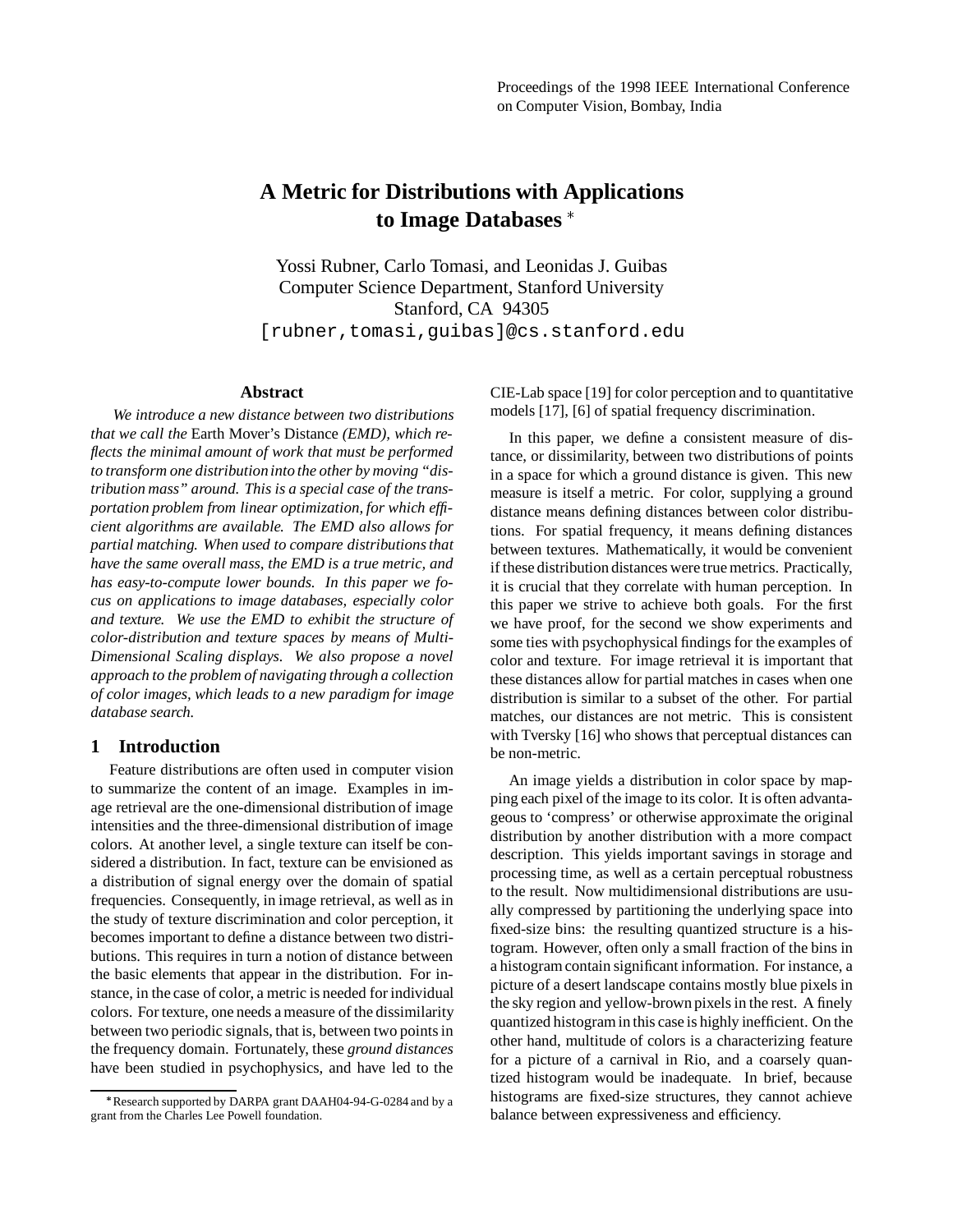In contrast, we propose *variable-size descriptions* of distributions, which we call *signatures*. Only the dominant clusters are extracted from the original distribution and are used to form its signature. Each cluster is represented by a single point in the underlying space (the cluster center), together with a weight that denotes the size of that cluster. Simple images have short signatures, complex images have long ones. Note that signatures are themselves distributions. Of course, in some applications, fixed-size histograms may still be adequate, and can be considered as special cases of signatures.

We introduce a new distance between two signatures that we call the*Earth Mover's Distance* (EMD). This reflects the minimal cost that must be paid to transform one signature into the other, in a sense that will be made precise in section 3. The EMD is based on a solution to a special case of the old *transportation problem* [1] from linear optimization, for which efficient algorithms are available. The EMD has many desirable properties. It is more robust in comparison to other histogram matching techniques, in that it suffers from no arbitrary quantization problems due to the fixed binning of the latter. It allows for partial matching, and it can be applied to signatures with different sizes. When used to compare distributions that have the same overall mass, the EMD is a true metric.

Although the EMD is a general method for matching multidimensional distributions, in this paper we focus on applications to color and texture. In the next section, we introduce histograms and signatures, and briefly survey some of the existing measures of dissimilarity. Then, in section 3, we introduce the Earth Mover's Distance (EMD), which we apply to color and texture in section 4. In particular, we use the tool of Multi-Dimensional Scaling (MDS, [5]) to display collections of images in a two-dimensional space in a way that preserves EMDs as much as possible. Section 5 addresses computational issues, and section 6 concludes with a summary and plans for future work.

### **2 Histograms vs. Signatures**

A *histogram*  $\{h_i\}$  is a mapping from a set of  $d$ dimensional integer vectors i to the set of nonnegative integers. These vectors typically represent bins (or their centers) in a fixed-size partitioning of the relevant region of the underlying space, and the associated integers are a measure of the mass of the distribution that falls into the corresponding bin. For instance, in a grey-level histogram,  $d$  is equal to one, the set of possible grey values is split into  $N$  intervals, and  $h_i$  is the number of pixels in an image that have a grey value in the interval indexed by <sup>i</sup> (a scalar in this case).

A *signature*  ${s_j = (m_j, w_j)}$ , on the other hand, represents a set of clusters. Each cluster is represented by its d-dimensional mean (or mode)  $\mathbf{m}_i$ , and by the number  $w_i$  of pixels that belong to that cluster. The integer subscript  $j$  ranges from one to a value that varies with the signature. As a special case, a histogram  $\{h_i\}$  can be viewed as a signature  $\{s_i = (m_i, w_i)\}\$ in which the vectors i index a set of clusters defined by a fixed *a priori* partitioning of the underlying space. If vector  $\mathbf i$  maps to cluster  $\mathbf j$ , the point  $m_i$  is the central value in bin i of the histogram, and  $w_i$  is equal to  $h_{\mathbf{i}}$ .

Several distance measures have been defined for histograms. If  $H = \{h_i\}$  and  $K = \{k_i\}$  are two histograms, the  $L_1$ -distance is used for color [14] as

$$
d(H, K) = \sum_{i} |h_{i} - k_{i}|.
$$
 (1)

Related distances have been defined by replacing the  $L_1$ metric with  $L_2$  or  $L_{\infty}$  [13].

A weighted version of the  $L_2$  norm was used, also for color, in [8]:

$$
d^{2}(H, K) = (\mathbf{h} - \mathbf{k})^{t} \mathbf{A} (\mathbf{h} - \mathbf{k}) , \qquad (2)
$$

where  $h$  and  $k$  are vectors that list all the entries in  $H$  and  $K$ , and where  $A$  is a matrix of the ground dissimilarities for every pair of color bins.

Both distances (1) and (2) transform a *ground distance* between the constituent elements (colors) into a distance between *distributions* of those elements. For (1), the ground distance between two colors is zero if they fall in the same bin, and two otherwise, and this ground distance is made into a distribution distance by simple addition. For (2), the ground distances are the entries of A, derived from psychophysics in [8], and the corresponding distribution distance is their quadratic mean (assuming proper normalization).

The metric (1) overestimates distances because neighboring bins are not considered when there is no match between the exact corresponding bins in the two histograms [13]. The metric (2) underestimates distances because it tends to accentuate the similarity of color distributions without a pronounced mode [13].

Cumulative histograms were proposed [13] to overcome these limitations:

$$
\hat{h}_{\mathbf{i}} = \sum_{\mathbf{j} \leq \mathbf{i}} h_{\mathbf{j}} \; .
$$

Although measuring distances between cumulative histograms cures the problems mentioned above in one dimension, the relation  $j \leq i$  is not a total ordering in more dimensions, and the resulting arbitrariness is likely to cause problems. Another method proposed by [13] is to compute the distance between distributions as the sum of the weighted distance of the distributions' first three moments. However, it is unclear how to tune the weights of the different moments, and the resulting measure is not a metric distance.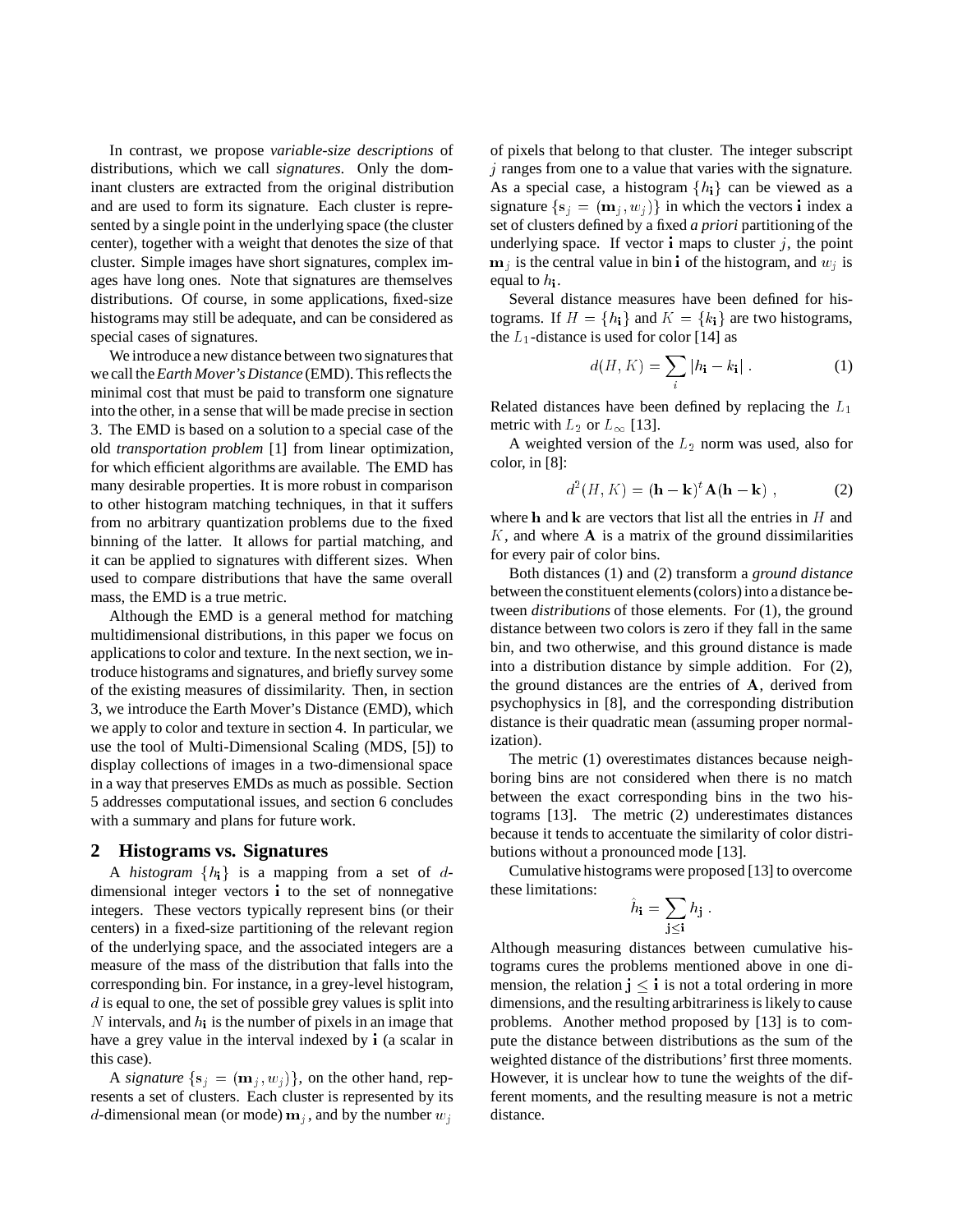In [11], the histogram unfolding method is introduced for grey-level images and is extended to more dimensions in [18]. An "unfolded histogram" is simply the image itself reshaped to a vector and with its pixels sorted in increasing order of value. The distance between two unfolded histograms is then defined as the  $L_1$  norm of their vector difference. However, the computational complexity of this method is very high, because unfolded histograms are as large as the original pictures they come from. Even more importantly, unfolded histograms, as the other methods described above, cannot be used for partial matching, an essential requirement for image retrieval.

## **3 The Earth Mover's Distance**

In this section we propose the *Earth Mover's Distance* (EMD) between distributions in order to address the difficulties discussed above. Intuitively,given two distributions, one can be seen as a mass of earth properly spread in space, the other as a collection of holes in that same space. We can always assume that there is at least as much earth as needed to fill all the holes to capacity by switching what we call earth and what we call holes if necessary. Then, the EMD measures the least amount of work needed to fill the holes with earth. Here, a unit of work corresponds to transporting a unit of earth by a unit of (ground) distance.

Computing the EMD is based on a solution to the old *transportationproblem* [1]. This is a bipartite network flow problem which can be formalized as the following linear programming problem: Let  $\mathcal I$  be a set of suppliers,  $\mathcal J$  a set of consumers, and  $c_{ij}$  the cost to ship a unit of supply from  $i \in \mathcal{I}$  to  $j \in \mathcal{J}$ . Figure 1 shows an example with three suppliers and two consumers. We want to find a set of flows  $f_{ij}$  that minimize the overall cost

$$
\sum_{i \in \mathcal{I}} \sum_{j \in \mathcal{J}} c_{ij} f_{ij} , \qquad (3)
$$

subject to the following constraints:

$$
f_{ij} \geq 0 \qquad i \in \mathcal{I}, \, j \in \mathcal{J} \tag{4}
$$

$$
\sum_{i \in \mathcal{I}} f_{ij} = y_j \qquad j \in \mathcal{J} \tag{5}
$$

$$
\sum_{j\in\mathcal{J}}f_{ij} \leq x_i \qquad i\in\mathcal{I},\tag{6}
$$

where  $x_i$  is the total supply of supplier i and  $y_j$  is the total capacity of consumer  $j$ . Constraint 4 allows shipping of supplies from a supplier to a consumer and not vice versa. Constraint 5 forces the consumers to fill up all of their capacities and constraint 6 limits the supply that a supplier can send to its total amount. A feasibility condition is that the total demand does not exceed the total supply

$$
\sum_{j \in \mathcal{J}} y_j \leq \sum_{i \in \mathcal{I}} x_i .
$$



Figure 1: An example of a transportation problem with three suppliers and two consumers.

The transportation problem can be naturally used for signature matching by defining one signature as the supplier and the other as the consumer, and solving the transportation problem where the cost  $c_{ij}$  is the ground distance between element  $i$  in the first signature and element  $j$  in the second. When the total weights of the signatures are not equal (partial matches), the smaller signature will be the consumer in order to satisfy the feasibility condition. Once the transportation problem is solved, and we have found the optimal flow  $F$ , the earth mover's distance is defined as

$$
EMD(\mathbf{x}, \mathbf{y}) = \frac{\sum_{i \in \mathcal{I}} \sum_{j \in \mathcal{J}} c_{ij} f_{ij}}{\sum_{i \in \mathcal{I}} \sum_{j \in \mathcal{J}} f_{ij}} = \frac{\sum_{i \in \mathcal{I}} \sum_{j \in \mathcal{J}} c_{ij} f_{ij}}{\sum_{j \in \mathcal{J}} y_j}
$$

where the denominator is a normalization factor that avoids favoring signatures with smaller total weights. In general, the ground distance  $c_{ij}$  can be any distance and it will be chosen according to the problem at hand. Examples are given in section 4.

Thus, the EMD naturally extends the notion of distance between single elements to distance between sets of elements, or distributions. The advantages of the EMD over previous definitions of distributiondistances should now be apparent. First, the EMD applies to signatures, which subsume histograms. The greater compactness and flexibility of signatures is in itself an advantage, and having a distance measure that can handle these variable-size structures is important. Second, the costs of moving "earth" reflect the notion of nearness properly, without the quantization problems of most current measures. Even for histograms, in fact, items from neighboring bins contribute similar costs. Third, the EMD allows for partial matches in a natural way. This is important in order to deal with occlusions and clutter in image retrieval. Fourth, if the ground distance is a metric and the total weights of two signatures are equal, the EMD is a true metric. Computational advantages are discussed in section 5.

## **4 Applications to Image Databases**

In this section we show a few examples of application of the earth mover's distance in the areas of color and texture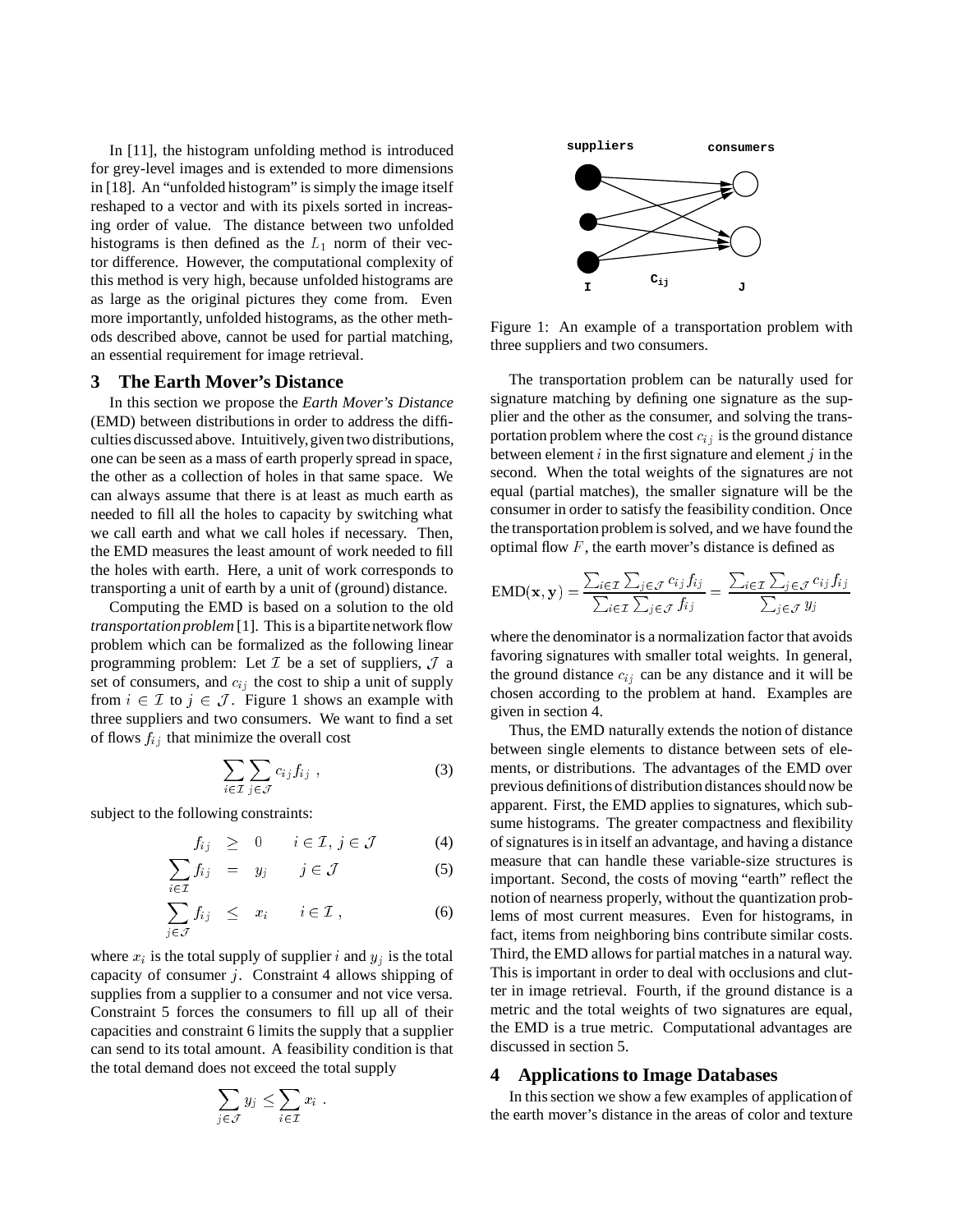analysis. Because of how the human vision system is built, color lives naturally in a three dimensional space. Color distributions, then, can describe the color contents of entire images.

Textures, on the other hand can be seen as mixtures of sinusoidal signals. If phase information is ignored, a single texture can be seen as a distribution of signal energy in the frequency domain. Thus, we compute EMDs between single textures, rather than between images with many textures. This may be expanded to EMDs between images with many textures by considering the EMD between single textures as the ground distance in a space of textures. We do not pursue this idea in this paper.

In order to evaluate the meaningfulness of our new metric when applied to color and texture, we use *Multidimensional Scaling* (MDS) [12, 5] in order to embed the images in a two-dimensional Euclidean space so that distances in the embedding are as close as possible to the true EMDs between the images.

The MDS is introduced in the next section and examples for color are given in section 4.2. MDS layouts also lead to a new method for navigating in a database of images, as shown in section 4.3. Section 4.4 applies both EMD and MDS to textures.

## **4.1 Multidimensional Scaling as a Perceptual Evaluation Tool**

Given a set of  $n$  objects together with the distances  $\delta_{ij}$  between them, the Multi-Dimensional Scaling (MDS) technique [12, 5] computes a configuration of points  $\{p_i\}$  in a low-dimensional Euclidean space  $\mathbf{R}^d$ , (in our experiments we use  $d = 2$ ) so that the Euclidean distances

$$
d_{ij} = ||p_i - p_j||
$$

between the points in  $\mathbb{R}^d$  match as well as possible the original distances  $\delta_{ij}$  between the corresponding objects. Kruskal's [5] formulation of this problem requires minimizing the following quantity

$$
\text{STRESS} = \left[ \frac{\sum_{i,j} (d_{ij} - \delta_{ij})^2}{\sum_{i,j} \delta_{ij}^2} \right]^{1/2}
$$

with the additional constraint that the  $d_{ij}$ s are in the same rank ordering as the corresponding  $\delta_{ij}$ s. STRESS is a nonnegative number that indicates how well distances are preserved in the embedding. Zero STRESS indicates a perfect fit. Rigid transformations and reflections can be applied to the MDS result without changing the STRESS. Embedding methods such as SVD and principal components analysis are not appropriate here because our signatures do not form a linear space, and we do not have points in any space, but only non-Euclidean distances between points.

As we show in sections 4.2 and 4.4, performing MDS on a set of images using the proper EMD automatically reveals important perceptual features of color and texture without the need for an explicit definition of the features themselves.

### **4.2 Color Distributions**

For the computation of the earth mover's distance between color images, we use Euclidean distance in the CIE-Lab color space [19] as the underlying ground distance between individual colors. In this color space, short Euclidean distances correlate strongly with human color discrimination performance [19].

In order to produce figure 2 (in the color plates), colors in each of 1,000 color images from a rather diverse set were first clustered with an algorithm based on  $k-d$ -trees [9]. As a result, the color distributionof each image was summarized by a handful of clusters, eight on the average. Clusters were collected into signatures, as described in section 2, and the  $\binom{1000}{2}$  earth mover's distances between every pair of signatures were computed. The corresponding distances for a two-dimensional embedding were then computed by the MDS algorithm (section 4.1), with a STRESS value of 0.146, to produce figure 2. Loosely speaking, images end up being arranged according to their dominant lightness and chroma values, as suggested by the arrows in figure 2, but a trend from more saturated colors at the periphery of the display to less saturated and more complex color distributions close to the center can also be noticed. Images with similar color distributions are near one another, while dissimilar images are far apart.

When images are closely related to each other, the MDS display exposes more subtle similarities and differences between images. This can be seen in figure 4 (c) (in the color plates), which displays 20 images with large expanses of blue. Here the interpretation of the axes of the MDS map ( $STRESS = 0.2$ ) is different. One axis distinguishes between images with or without plants (green vs. yellow/brown), and the other axis corresponds to the amount of saturation of the (blue) sky.

## **4.3 Navigation**

In image retrieval, we can use the MDS of the image thumbnails as a new display technique. This display makes it easy for the user to grasp a large set of returned images at a glance, and decide where to go next. When the user clicks the mouse on a location of the displayed MDS, a new, more specific query is automatically generated, and returns a smaller set of images. These are again displayed by a new MDS, which now reflects the new dominant axes of variation. Thus, the embeddings are *adaptive*, in the sense that they use the screen's real estate to emphasize whatever happen to be the main differences and similarities among the particular images at hand. By iterating this process, the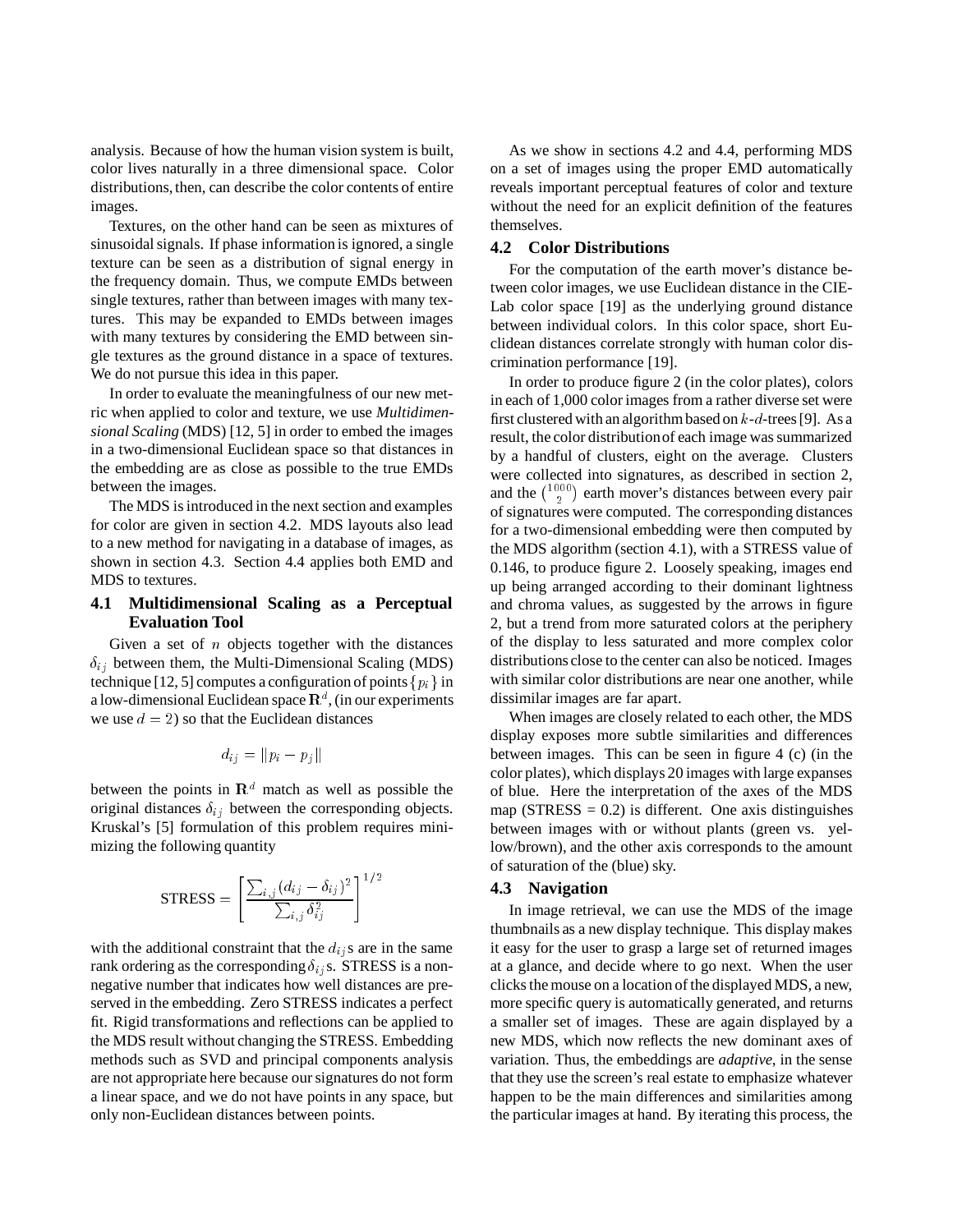user is able to quickly navigate to the portion of the image space of interest. Rather than following a thin path of images from query to query, as in the traditional approach, the user now *zooms in* to the images of interest. Precision is added incrementally in subsequent query refinements, and fewer and fewer images are displayed as the desired images are approached.

An example of navigation using the color signatures described in section 4.2 is given in figure 4 (in the color plates). We are looking for images of deserts. Since we don't know which colors can describe the desert ground (yellow? brown?) we only specify 20 percent blue for the sky and the rest 80 percent as "don't care", and ask the system to return 500 images. The MDS embedding of the returned images is shown in part (a) of the figure. By glancing at the results, we see that images are sorted from right to left by the amount of blue they contain, and from bottom to top by the amount of illumination. We see immediately that images of deserts will probably be located in the upper-center part of the map so we click there (the location of the mouse click is indicated by a black blob in the figure) and ask for 100 images. In the new MDS map (b), images at the bottom have more desert ground, images at the top have more plants (green), images at the top-right have more sky. Clicking again and asking for only 20 images results in a new MDS display, shown in (c).

The MDS can be computed quite efficiently. On a SGI Indigo 2, MDS of 100 images, including the computation of the full distance matrix (4950 EMD's), takes about four seconds on average.

#### **4.4 Texture**

While color is a point-wise property of images, texture involves a notion of spatial extent: a single point has no texture. The Fourier spectrum of an image filled with a single texture can be seen as the distribution of signal energy over the two-dimensional domain of spatial frequencies. Because Gabor filters are localized on the spatial frequency plane, the energies of their outputs can be seen as samples of the Fourier spectrum of the given texture. In this section, we use Gabor filters [3, 2, 7] to compute texture signatures. More details about the derivation of the Gabor wavelets and the choice of parameters can be found in [6]. We use a log-polar coordinates with  $M = 5$  scales, and  $L = 8$ orientations. Since our images are homogeneous textures, we take as our texture features the spatial mean of the energies of the Gabor responses, which we call  $E_{lm}$ , where  $l$  is the orientation and  $m$  is the scale.

We can now use the EMD as the distance measure between textures. To this end, we define our ground distance in the frequency domain to be the Euclidean distance in log-polar space, with cyclic permutation being allowed on the orientation axis. In order to have rotation-invariant representations of texture, we use the fact that rotation invariance reduces to cyclic shifts along the orientation axis in the log-polar space, to perform an exhaustive search for the minimal distance over all shifts in orientation. Formally, let  $t_1$  and  $t_2$  be two texture-signatures. An EMD that is invariant to texture rotation is

$$
EMD(\mathbf{t}_1, \mathbf{t}_2) = \min_{l_s = 0, ..., L-1} EMD(\mathbf{t}_1, \mathbf{t}_2, l_s) ,
$$

where  $EMD(t_1, t_2, l_s)$  is the EMD with orientation shift  $l_s$ . The ground distance is

$$
||E_{l_1,m_1}-E_{l_2,m_2}||^2=(\Delta l)^2+(\Delta m)^2,
$$
 (7)

where

$$
\Delta l = \min (|l_1 - l_2 + l_s \pmod{L}|,
$$
  

$$
L - |l_1 - l_2 + l_s \pmod{L}|),
$$
  

$$
\Delta m = m_1 - m_2.
$$

A 2D MDS (with a STRESS value of 0.077) using the rotation-invariant EMD on the texture-signatures is shown in figure 3 (in the color plates). One axis emphasizes the directionality of the texture, where textures with one dominant orientation (any orientation) are at the bottom-right, and textures without a dominant orientation are at the topleft. The other axis is the texture coarseness, from coarse textures at the bottom-left to fine textures at the top-right. It is interesting to notice that coarseness and directionality were found by psychophysical experiments by Tamura et al. [15] to be the two most significant perceived texture features.

#### **5 Efficiency considerations**

It is important that the EMD be computed efficiently, especially for image retrieval systems, where a large number of distances is computed for every query. There are two ways to achieve this. The first is to have efficient algorithms for the transportation problem. The second is to have easy to compute lower bounds which can significantly reduce the number of EMD's that actually need to be computed for an image retrieval query by ignoring "unpromising" signatures.

Fortunately, efficient algorithms exist. We implemented the transportation-simplex method which is a streamlined algorithm based on the simplex method [4]. For the initial basic feasible solution we used Russell's approximation method [10]. On a SGI Indigo 2, for random pairs of color images, each represented by a color-signature with eight clusters on average, as described in section 4.2, slightly more than 1000 EMD's were computed per second. When a user defined color signature with only three clusters was matched against color signatures of real images, more that 5000 EMD's were computed per second.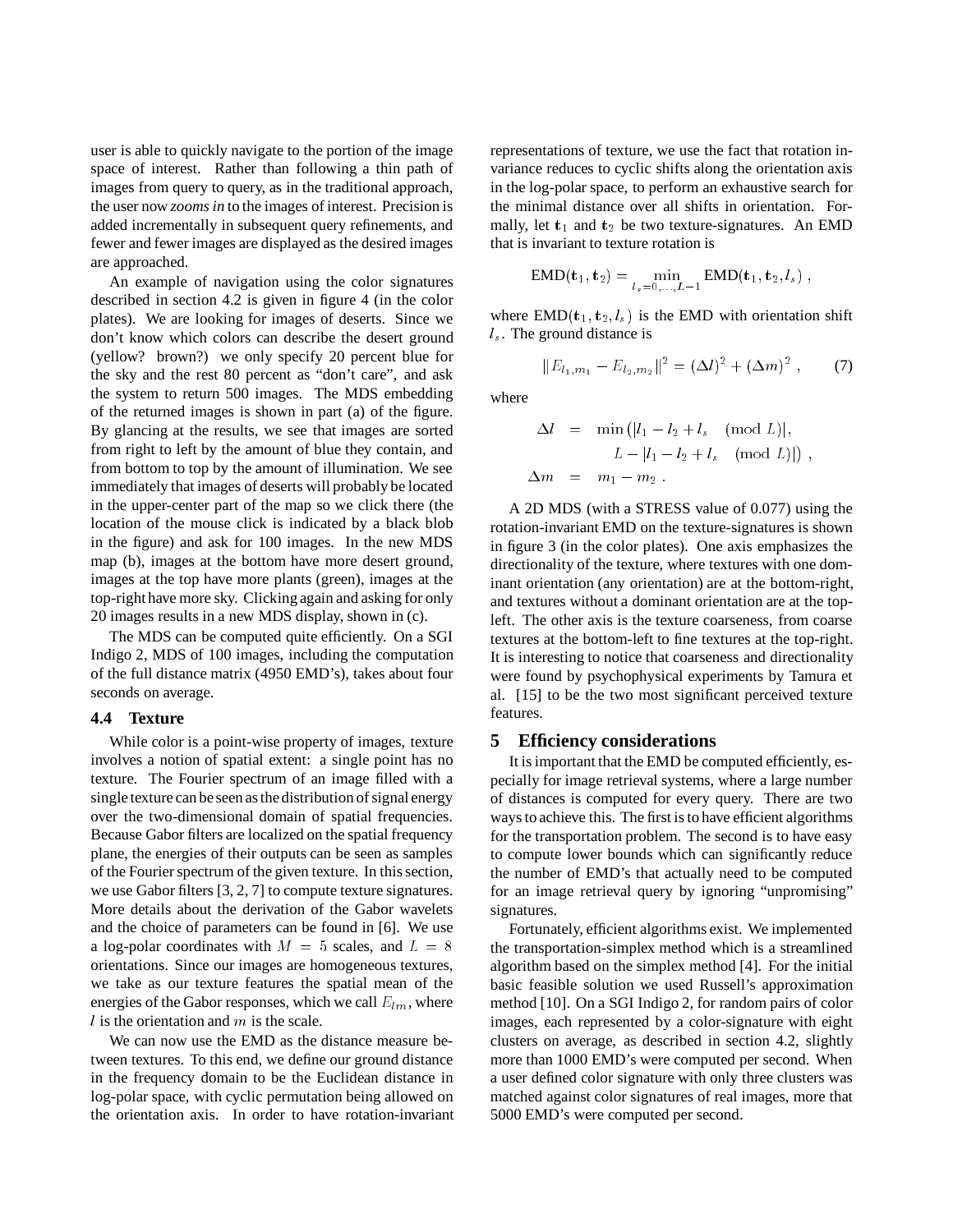An easy-to-compute lower bound between two signatures with the same total weight is the distance between their centroids. Let  $p_i$  and  $q_j$  be the coordinates of cluster  $i$  in the first signature, and cluster  $j$  in the second signature respectively. Then, using the notations of Eq. 3,

$$
\sum_{i \in \mathcal{I}} \sum_{j \in \mathcal{J}} c_{ij} f_{ij} = \sum_{i \in \mathcal{I}} \sum_{j \in \mathcal{J}} ||p_i - q_j|| f_{ij}
$$
\n
$$
= \sum_{i \in \mathcal{I}} \sum_{j \in \mathcal{J}} ||f_{ij}(p_i - q_j)|| \qquad (f_{ij} \ge 0)
$$
\n
$$
\ge \left\| \sum_{i \in \mathcal{I}} \sum_{j \in \mathcal{J}} f_{ij}(p_i - q_j) \right\|
$$
\n
$$
= \left\| \sum_{i \in \mathcal{I}} \sum_{j \in \mathcal{J}} f_{ij} \right) p_i - \sum_{j \in \mathcal{J}} \left( \sum_{i \in \mathcal{I}} f_{ij} \right) q_j \right\|
$$
\n
$$
= \left\| \sum_{i \in \mathcal{I}} x_i p_i - \sum_{j \in \mathcal{J}} y_j q_j \right\|.
$$

Using this lower bound in our color-based, 20,000-image database retrieval system reduces the number of EMD computations on average by a factor of six.

#### **6 Conclusions and Future Work**

The earth mover's distance is a general and flexible metric, and does not suffer from the binning problems of most extant definitions of distributiondistance. It allows for partial matches, and it can be applied to variable-length representations of distributions. It can be computed efficiently, and lower bounds are readily available for it. Because of these advantages, we believe that the EMD can be of use both for understanding distributions related to vision problems, as exemplified by our case studies with color and texture, and as a fundamental element of image retrieval systems.

More general definitions of a signature are possible, and can lead to more general EMD's. For example, including positional and geometric information to record the spatial location and extent in the image of the cluster pixels.

Our analysis of texture similarity in particular has brought forth a number of interesting open problems. For instance, how can the shortest distance between two signatures be computed if either of them is allowed to undergo a transformation from a predefined group at no cost? An answer to this question would lead to a more direct approach to the issue of invariance when comparing textures or other features. Also, can distances between images with many textures be computed efficiently by using the earth mover's metric itself as a ground distance for a higher level comparisons between distributions of textures? We plan to pursue these issues in our future research.

Finally, it would be interesting to apply the earth mover's distance to other vision problems such as classification and recognition based on other types of visual cues. In fact, we surmise that the EMD may be a useful metric also for problems outside the realm of computer vision.

## **Acknowledgments**

We thank Ron Kimmel for the Gabor filter code, and Serge Plotkin, Walter Murray, Meredith Goldsmith and Scott Cohen for useful discussions about computational aspects of the EMD.

#### **References**

- [1] G. B. Dantzig. Application of the simplex method to a transportation problem. In *Activity Analysis of Production and Allocation*, 359– 373. John Wiley and Sons, 1951.
- [2] F. Farrokhnia and A. K. Jain. A multi-channel filtering approach to texture segmentation. *CVPR*, 364–370, 1991.
- [3] D. Gabor. Theory of communication. *The Journal of the Institute of Electrical Engineers, III*, 93(21):429–457, 1946.
	- [4] F. S. Hillier and G. J. Liberman. *Introduction to Mathematical Programming*. McGraw-Hill, 1990.
	- [5] J. B. Kruskal. Multi-dimensional scaling by optimizing goodnessof-fit to a nonmetric hypothesis. *Psychometrika*, 29:1–27, 1964.
	- [6] T. S. Lee. Image representation using 2D Gabor wavelets. *IEEE PAMI*, 18(10):959–971, 1996.
	- [7] B. S. Manjunath and W. Y. Ma. Texture features for browsing and retrieval of image data. *IEEE PAMI*, 18(8):837–842, 1996.
	- [8] W. Niblack, R. Barber, W. Equitz, M. D. Flickner, E. H. Glasman, D. Petkovic, P. Yanker, C. Faloutsos, G. Taubin, and Y. Heights. Querying images by content, using color, texture, and shape. *SPIE*, 1908:173–187, 1993.
	- [9] Y. Rubner, L. J. Guibas, and C. Tomasi. The earth mover's distance, multidimensional scaling, and color-based image retrieval. *DARPA IUW*, 1997.
	- [10] E. J. Russell. Extension of Dantzig's algorithm to finding an initial near-optimal basis for the transportation problem. *Operations Research*, 17:187–191, 1969.
	- [11] H. C. Shen and A. K. C. Wong. Generalized texture representation and metric. *CVGIP*, 23:187–206, 1983.
	- [12] R. N. Shepard. The analysis of proximities: Multidimensional scaling with an unknown distance function, i and ii. *Psychometrika*, 27:125–140,219–246, 1962.
	- [13] M. Stricker and M. Orengo. Similarity of color images. *SPIE*, 2420:381–392, 1995.
	- [14] M. J. Swain and D. H. Ballard. Color indexing. *IJCV*, 7(1):11–32, 1991.
	- [15] H. Tamura, T. Mori, and T. Yamawaki. Textural features corresponding to visual perception. *IEEE SMC*, 8:460–473, 1978.
	- [16] A. Tversky. Features of similarity. *Psychological Review*, 84(4):327–352, 1977.
	- [17] R. R. De Valois and K. K. De Valois. *Spatial Vision*. Oxford University Press, 1988.
	- [18] M. Werman, S. Peleg, and A. Rosenfeld. A distance metric for multi-dimensional histograms. *CVGIP*, 32:328–336, 1985.
	- [19] G. Wyszecki and W. S. Styles. *Color Science: Concepts and Methods, Quantitative Data and Formulae*. Wiley, 1982.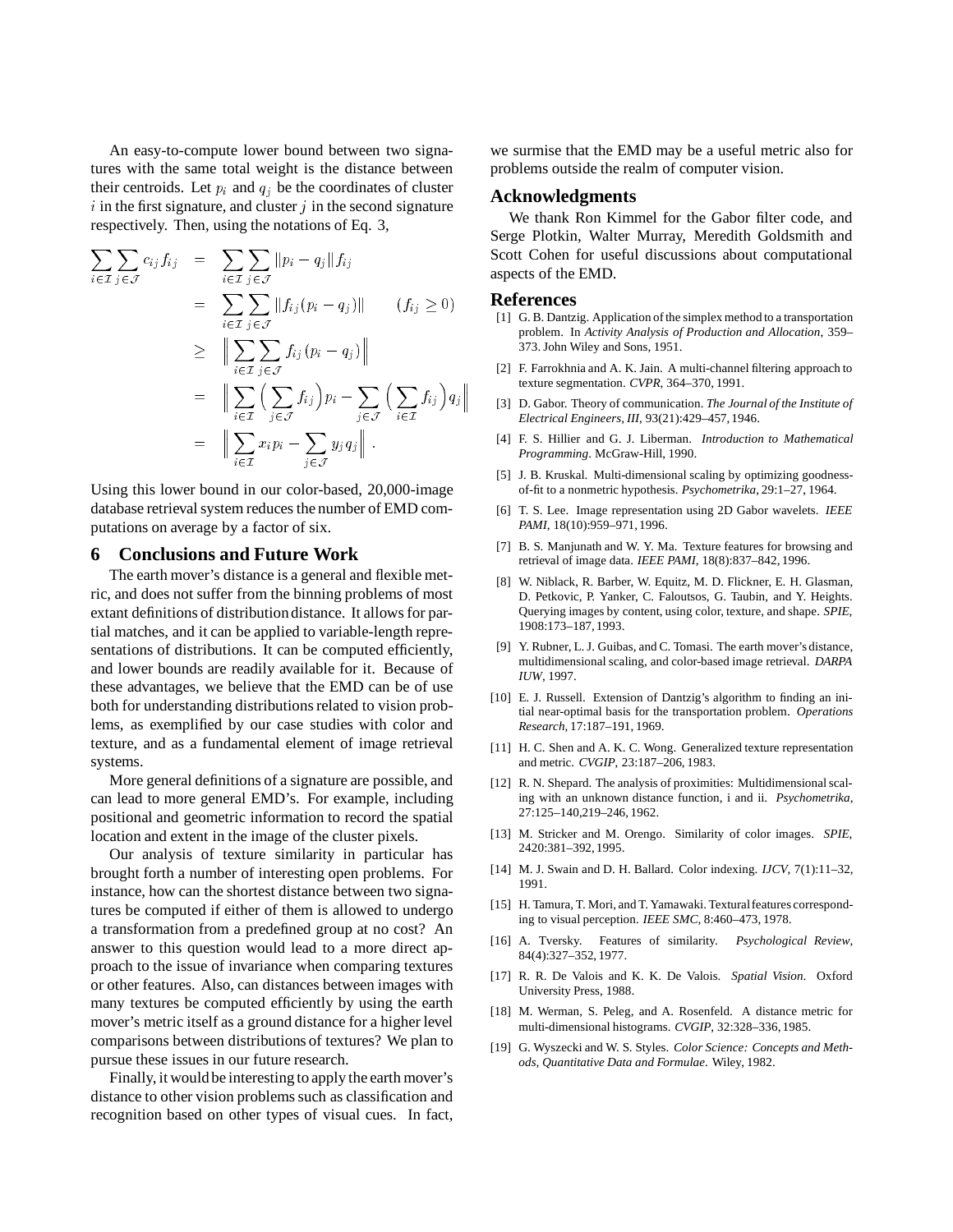

Figure 2: 2D MDS of 1000 random color images using EMD between color signatures.



Figure 3: 2D MDS of 20 textures with rotation invariance.